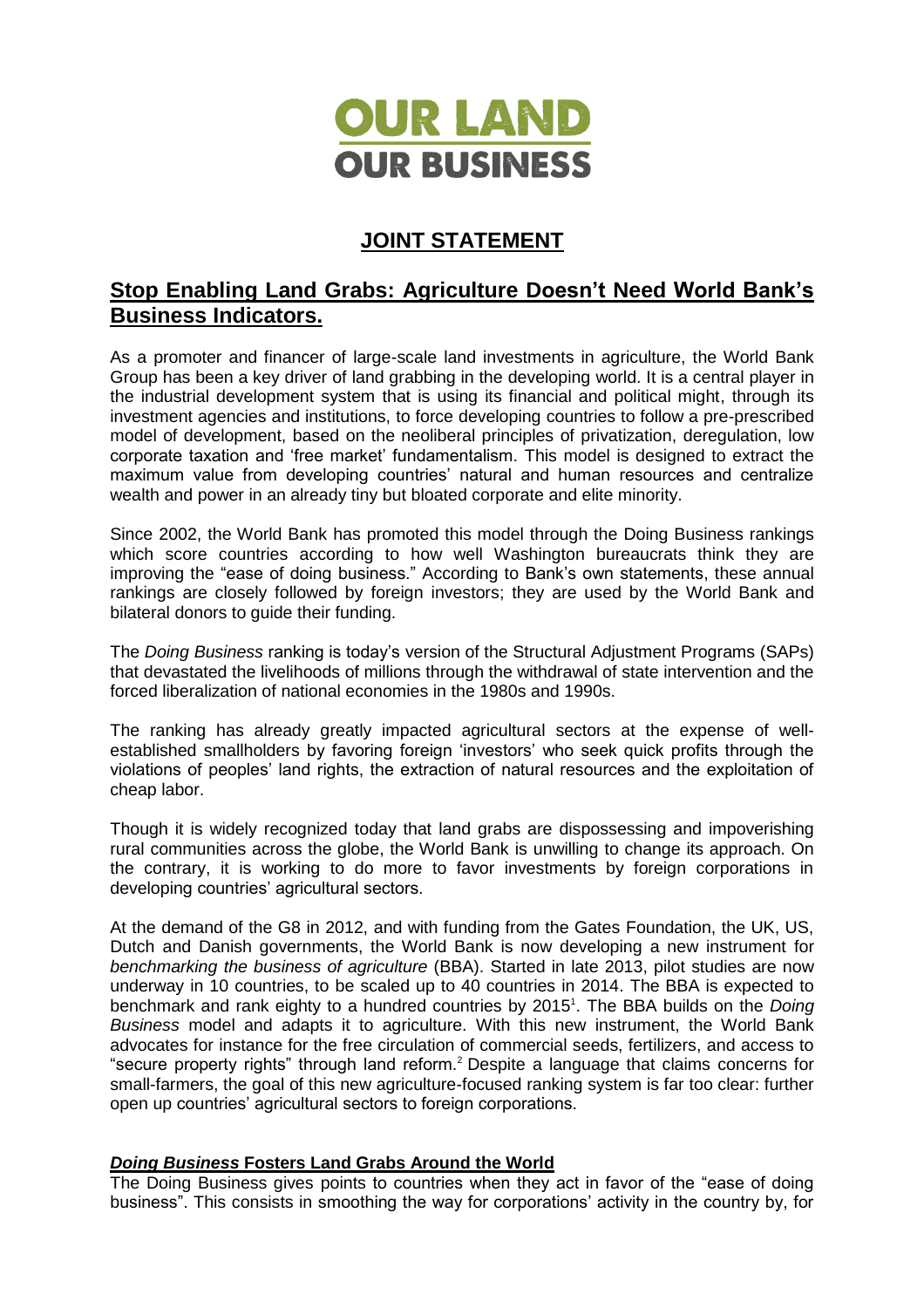instance, cutting administrative procedures, lowering corporate taxes, removing environmental and social regulations or suppressing trade barriers. With the ranking, the World Bank also encourages land reforms that tend to make land a marketable commodity, easily accessible to wealthy corporations. Considering that public regulations are obstacles to enterprises' thriving, the *Doing Business* neglects issues such as human rights, right to food, economic and social rights, the protection of workers, and the sustainable use of natural resources.

There is abundant evidence of how the Doing Business ranking has favored land grabbing. For example, Liberia implemented 39 reforms to ease business between 2008 and 2011<sup>3</sup> and as a result attracted growing flows of FDIs. Among the investors were palm oil and rubber giants: the British Equatorial Palm Oil, Malaysian Sime Darby, and Indonesian Golden Agri-Resources, who have acquired more than 1.5 million acres (607,000 hectares) in just a few years, taking away farms, resources and livelihoods from thousands of local people. 4

In Sierra Leone, the World Bank guided a series of reforms with aim of attracting FDI. FDI went from an average of \$18 million per year between 2000 and 2005 to \$740 million in 2012 alone. Reforms around land registration and fast-tracking land leasing processes have attracted sugar cane and oil palm planters including Addax Bioenergy from Switzerland, Quifel Natural Resources from Portugal, CAPARO from UK or SOFCIN from Luxembourg. In 2011 Sierra Leone had already leased 508,292 hectares to foreign investors. <sup>5</sup> A 2014 deal with the palm oil grower Golden Veroleum could double this figure and bring to 20% the amount of Sierra Leone's arable land taken away from rural populations. <sup>6</sup>

Hailed as one of the 2014 top ten reformers, the Philippines jumped up 40 spots in three years is. The year before, World Bank had advised reforms "for accelerating growth" in the country and creating of jobs in rural sector.<sup>7</sup> Opening of Philippines' agricultural sector to FDI made it the third most popular destination for foreign investment in land and led to total acquisition of 5.2 million hectares by foreigners in 2013. $^{\circ}$ 

World Bank's yearly rankings are used by corporations and investors who want to know where to direct their capital. Additionally, the *Doing Business* results echo in WBG's policies and budget allocation through the "investment climate" activities, $9$  and is used by bilateral donors for their financing.<sup>10</sup> The *Doing Business* has thus huge financial implications and provokes a race to deregulation among governments willing to improve their ranking in order to attract money flows.

Worse, the Bank is now developing the Benchmarking the Business of Agriculture (BBA), which is expected to further accelerate the rush for agricultural land and natural resources such as water in developing countries.

#### **The World Bank must come to reason in its agricultural strategy!**

Smallholders farm 80 percent of the farmland and produce 80 percent of the food consumed in the developing world.<sup>11</sup> Therefore, they are essential guarantors of food security, countries' food sovereignty, and constitute by far the first investors current and future and employers in developing countries' agricultural sector. <sup>12</sup> It is **their** capacity to invest and develop their land that should be strengthened, and **not the corporations'**. Smallholders' investments are hampered by tenure insecurity and lack of government support such as extension, financial and insurance services. Farmers' assets are particularly threatened by the current trend of land grabbing, which is fueled by World Bank's business indicators and its advocacy for the opening of agricultural sectors, FDIs and land reforms.

It is time that the World Bank ceases to ignore that smallholders are the only future of an agriculture that can guarantee food security, ensure a sustainable use of natural resources and bring human development. We know far too well how damaging large-scale industrial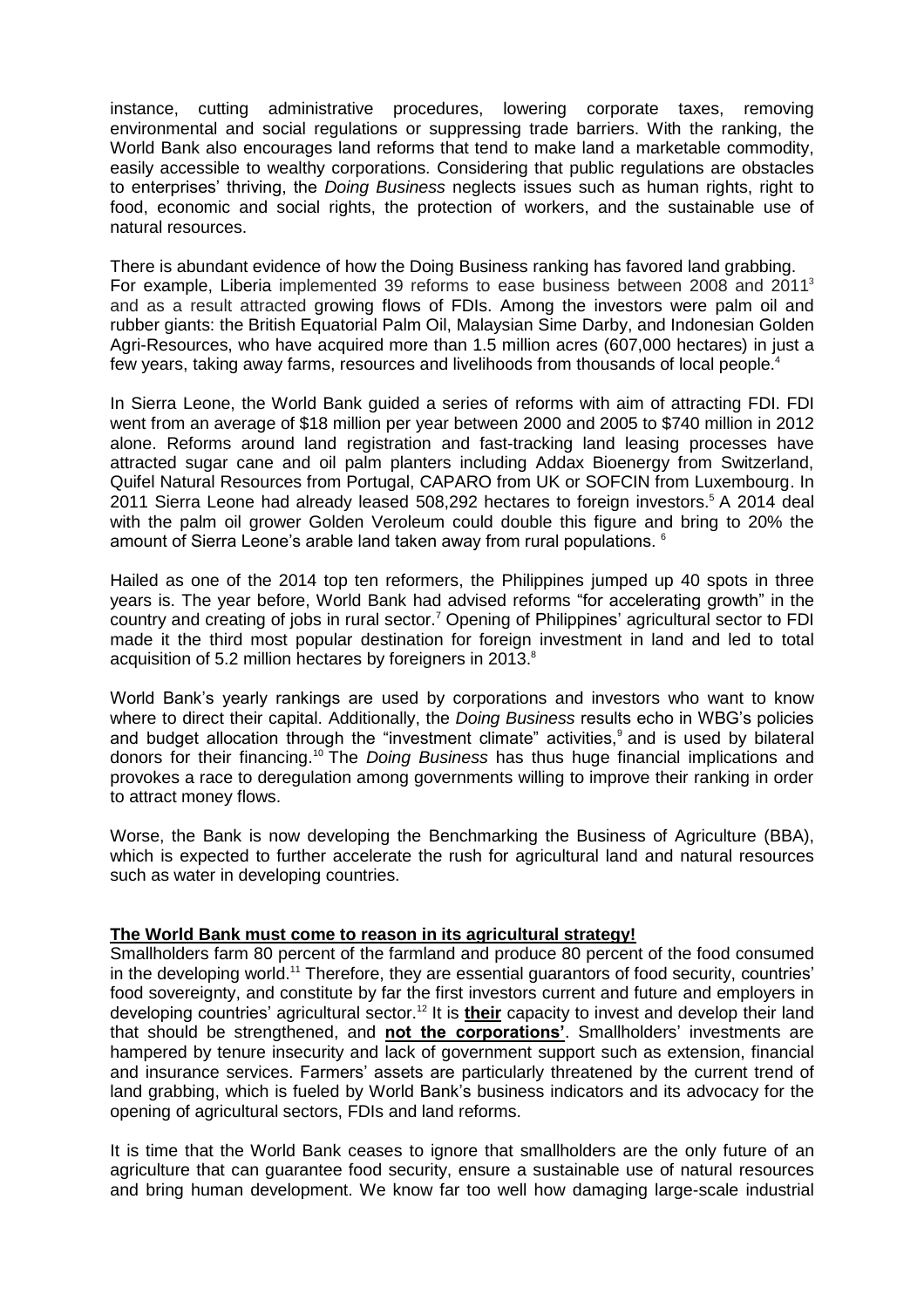farming is to the environment and the people. This model shall not be expanded to the developing world.

Food security, fair and equal development are achievable objectives if proper support is given to small farming. This starts with providing farmers with real tenure security, through providing secure access to common and agricultural lands rather than land reform, and through impeding that their assets be looted by foreign investors. The Bank doesn't understand this basic requirement and, through its powerful weapons *Doing Business* and *Benchmarking the Business of Agriculture*, continues to indiscriminately advocate for FDIs in the agricultural sector and to impose its one-size-fits all model of development where corporations reign supremely. This jeopardizes developing countries' food security and sovereignty.

#### **We therefore ask that World Bank's Doing Business and Benchmarking the Business of Agriculture indicators be stopped.**

If you want to add the name of your organization or require more information, please contact [ourlandourbusiness@oaklandinstitute.org](mailto:ourlandourbusiness@oaklandinstitute.org)

### **SIGNATORIES**

| 11.11.11- Coalition of the Flemish North-South Movement | <b>Belgium</b>    |
|---------------------------------------------------------|-------------------|
| AAF                                                     | Bangladesh        |
| <b>Aboriginal Rights Coalition</b>                      | Australia         |
| Acció per un Turisme Responsable                        | Spain             |
| <b>Accion Colectiva Socioambiental</b>                  | Mexico            |
| <b>ACRF</b>                                             | <b>Belgium</b>    |
| <b>Actionaid Bangladesh</b>                             | Bangladesh        |
| <b>Actionaid Sierra Leone</b>                           | Sierra Leone      |
| <b>ACTNOW!</b>                                          | Papua New Guinea  |
| <b>ADEA Colombia</b>                                    | Colombia          |
| Adivaani                                                | India             |
| <b>Africa Europe Faith and Justice Network</b>          | <b>Belgium</b>    |
| <b>Africa Faith and Justice Network</b>                 | <b>USA</b>        |
| <b>African Biodiversity Network</b>                     | Kenya             |
| <b>African Centre for Biodiversity</b>                  | South Africa      |
| <b>Alternatives</b>                                     | Canada            |
| Amigos de la Tierra Argentina                           | Argentina         |
| Ardea Ecologistas en Acción Sierra de Ayllon            | Spain             |
| ASiA Assoc Salut i Agroecologia                         | Spain             |
| Asia Pacific Forum on Women, Law, and Development       | Asia Pacific      |
| Asociacion Ambiente y Sociedad                          | Colombia          |
| Asociación Vecinal Puebla de la Sierra                  | Spain             |
| Associacio Varietats Loclas Illes Balears               | Spain             |
| Association pour la Défense des Droits de l'Eau et de   |                   |
| l'Assainissement (ADDEA)                                | Senegal           |
| <b>Bangladesh Krishok Federation</b>                    | <b>Bangladesh</b> |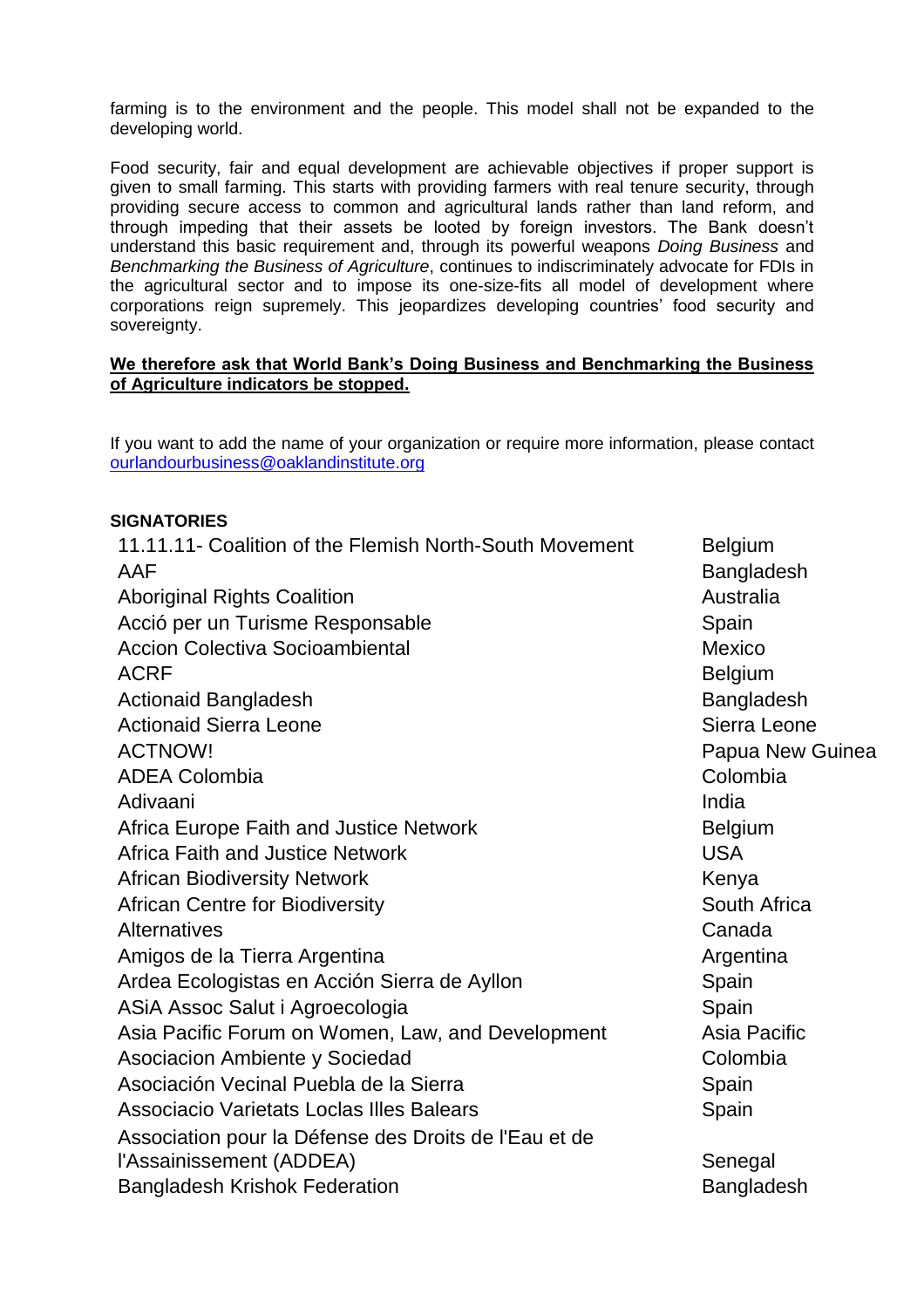| <b>Biofuelwatch</b>                                                              | UK/USA                          |
|----------------------------------------------------------------------------------|---------------------------------|
| <b>BIOSALON</b>                                                                  | Sierra Leone                    |
| <b>Biowatch South Africa</b>                                                     | South Africa                    |
| <b>Blue Planet Project</b>                                                       | Canada                          |
| <b>Both ENDS</b>                                                                 | <b>Netherlands</b>              |
| <b>Bread for all</b>                                                             | Switzerland                     |
| <b>Bretton Woods Project</b>                                                     | <b>UK</b>                       |
| <b>British Tamils Forum</b>                                                      | <b>UK</b>                       |
| <b>Caney Fork Headwaters Association</b>                                         | <b>USA</b>                      |
| <b>CASPANI</b>                                                                   | Niger                           |
| <b>CATAPA</b>                                                                    | <b>Belgium</b>                  |
| <b>CCHRA</b>                                                                     | Sierra Leone                    |
| <b>CDHR</b>                                                                      | Sierra Leone                    |
| <b>CDR Carrion y Ucieza</b>                                                      | Spain                           |
| Center for Environmental Education and Development                               | Nigeria                         |
| <b>Central Sepik Rural Development Foundation</b>                                | Papua New Guinea                |
| Centre National de Coopération au Développement, CNCD-                           |                                 |
| 11.11.11                                                                         | <b>Belgium</b>                  |
| <b>Centre Tricontinental</b>                                                     | <b>Belgium</b>                  |
| Centro de Documentación en Derechos Humanos "Segundo<br>Montes Mozo S.J." (CSMM) | Ecuador                         |
| Centro Interdisciplinario de Investigación y Desarrollo                          |                                 |
| Alternativo, U Yich Lu'um, A. C                                                  | <b>Mexico</b>                   |
| Centro de Promoción y Educación Profesional Vasco de<br>Quiorga                  | <b>Mexico</b>                   |
| <b>CEPA-SL</b>                                                                   | Sierra Leone                    |
|                                                                                  | Democratic Republic of          |
| Cercle pour la Défense de l'Environnement                                        | Congo                           |
| <b>CICODEV Africa</b>                                                            | Senegal                         |
| Climate and Sustianable Development Network of Nigeria                           | Nigeria                         |
| <b>Club Entre Nous Jeunes</b>                                                    | <b>Central African Republic</b> |
| Coalition pour la Souveraineté Alimentaire / Food Sovereignty                    |                                 |
| Coalition                                                                        | Canada                          |
| College of the Atlantic                                                          | <b>USA</b>                      |
| Comité Nacional AIAF                                                             | Guinea Bissau                   |
| Consell Balear Produccio Agraria Ecologica                                       | Spain                           |
| Constituyente Ciudadana Popular/Gto                                              | <b>Mexico</b>                   |
| Coordination Nationale des Organisations Paysannes du Mali                       |                                 |
| (CNOP Mali)                                                                      | Mali                            |
| <b>COPAGEN</b>                                                                   | <b>West Africa</b>              |
| Cornucopia Network/NJ/TN Chapter                                                 | <b>USA</b>                      |
| <b>Corporate Europe Observatory</b>                                              | <b>Belgium</b>                  |
| <b>Council of Canadians</b>                                                      | Canada                          |
| <b>Cumberland Countians for Ecojustice</b>                                       | <b>USA</b>                      |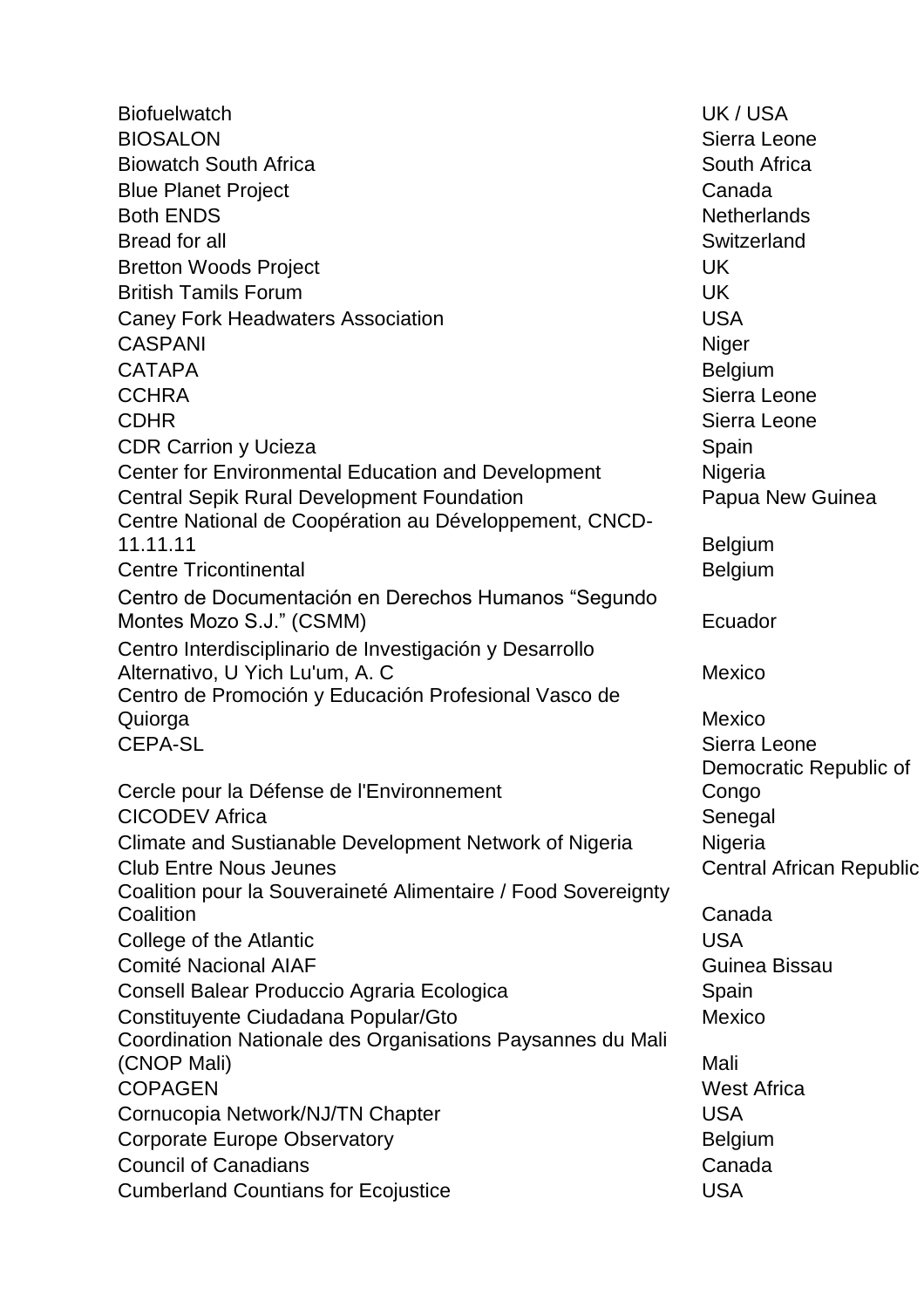| Development Services Exchange                                  | Solomon Islands            |
|----------------------------------------------------------------|----------------------------|
| Earth in Brackets                                              | <b>USA</b>                 |
| Echos du Capricorne                                            | France                     |
| Acologistas en Acción                                          | Spain                      |
| Ecologistas en Acción Palencia                                 | Spain                      |
| Ecoropa                                                        | Europe                     |
| <b>Ekta Parishad</b>                                           | India                      |
| <b>Enda Pronat</b>                                             | Senegal                    |
| <b>Entraide et Fraternite</b>                                  | <b>Belgium</b>             |
| <b>Environmental Monitoring Group</b>                          | South Africa               |
| <b>ETC Group</b>                                               | Canada                     |
| Fahamu                                                         | Senegal, Kenya             |
| Farmworker Association of Florida, Inc.                        | <b>USA</b>                 |
| <b>Federacion SETEM</b>                                        | Spain                      |
| <b>FIAN Belgium</b>                                            | <b>Belgium</b>             |
| <b>FIAN Germany</b>                                            | Germany                    |
| <b>FIAN International</b>                                      | International              |
| Focus on the Global South                                      | Thailand, India, Philippin |
| <b>Food Empowerment Project</b>                                | <b>USA</b>                 |
| <b>Food Sovereignty Sussex</b>                                 | <b>UK</b>                  |
| <b>Food Tank</b>                                               | <b>USA</b>                 |
| Forest Governance Programme of the Sustainable                 |                            |
| Development Institute                                          | Liberia                    |
| Forest Peoples' Programme                                      | <b>UK</b>                  |
| Frente Regional Ciudadano en Defensa de la Soberanía           | <b>Mexico</b>              |
| Friends of the Earth International (74 member groups)          | International              |
| <b>Friends of the Siberian Forests</b>                         | Russia                     |
| GASA                                                           | Panama                     |
| Global Exchange                                                | <b>USA</b>                 |
| <b>Global Forest Coalition</b>                                 | International              |
| Global Initiative for Economic, Social and Cultural Rights     | <b>USA</b>                 |
| <b>Global Justice NOW</b>                                      | International              |
| Global Justice Project/Haas Institute for a Fair and Inclusive |                            |
| Society at the University of California-Berkeley               | <b>USA</b>                 |
| <b>GRAIN</b>                                                   | International              |
| <b>Grassroots International</b>                                | <b>USA</b>                 |
| <b>Green Scenery</b>                                           | Sierra Leone               |
| <b>Habitat International Coalition</b>                         | Egypt                      |
| Heinrich Boll Stiftung Abuja                                   | Nigeria                    |
| Housing and Land Rights Network                                | Egypt                      |
| Huerta El Campichuelo                                          | Spain                      |
| <b>Human Rights Council</b>                                    | Ethiopia                   |
| <b>ICCA Consortium</b>                                         | International              |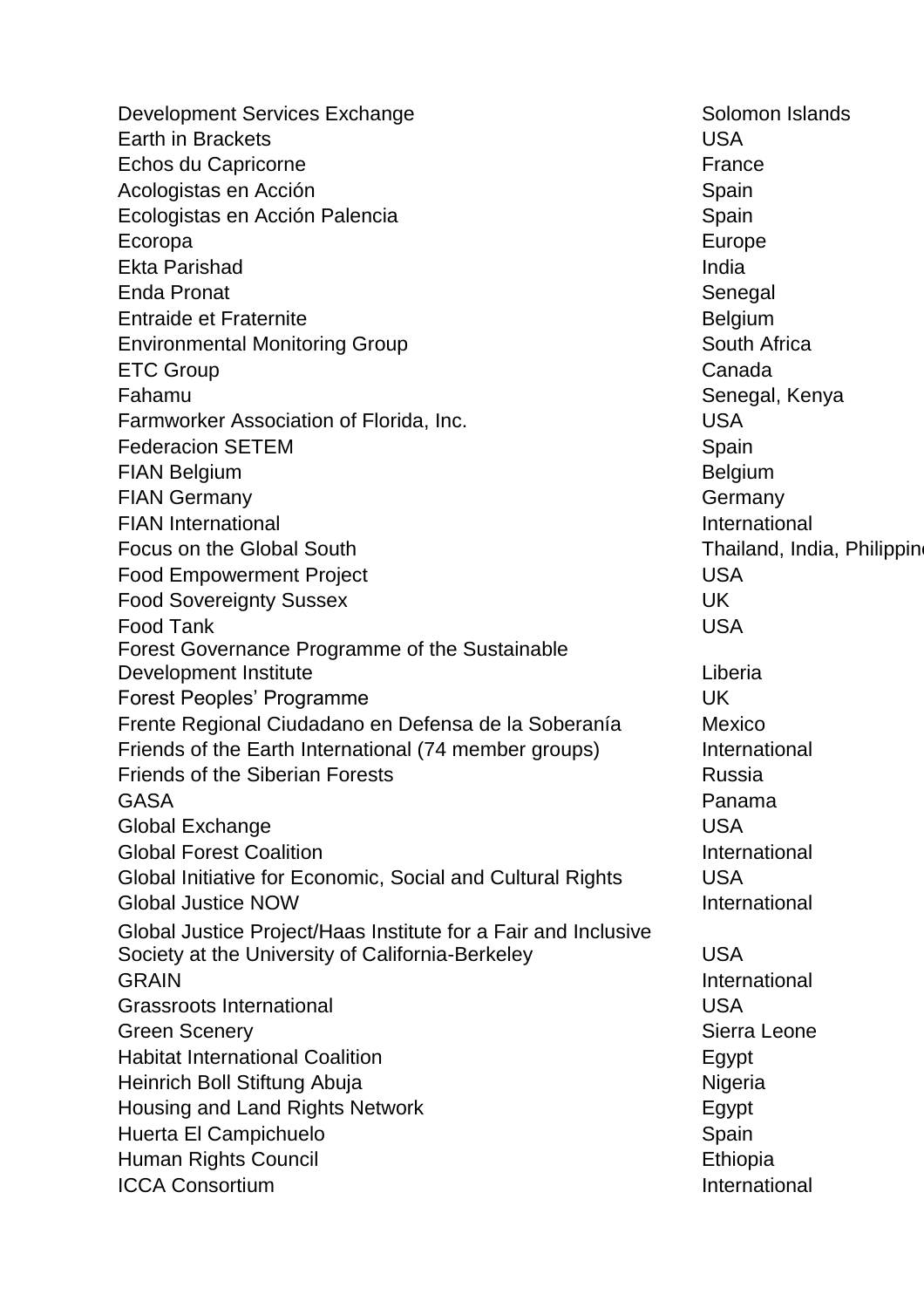IEDD Burkina Faso IFOAM Organics International **IFOAM** Organics International Illes Solidaries Amb el Sud Spain Inades Training Chad Chad Inades-Formation and a control of the Côte d'Ivoire **Inclusive Development International COVID-100 COVID-100 COVID-100 COVID-100 COVID-100 COVID-100 COVID-100 COVID-**Indian Social Action Forum (INSAF) India Indigenous Knowledge and Peoples Thailand Indigenous Peoples Links aka PIPLinks and Manuscript Controller UK Indigenous Peoples Rights Activists Network Nepal Institute for Agriculture and Trade Policy **Institute COVID-** USA Instituto Latinoamericano para una Sociedad y un Derecho Alternativos Latin America International Accountability Project **International** International Development Exchange **International** International Forum on Globalization USA International Society for Ecology & Culture **International Society for Ecology & Culture** International Trade Union Confederation (ITUC) liternational International Union of Food, Agricultural, Hotel, Restaurant, Catering, Tobacco and Allied Workers' Associations (IUF) International Jamaa Resource Initiatives **Kenya** Kenya Kalpavriksh **India** Karamoja Development Forum Version Communication Communication Uganda Kenya Debt Relief Network (KENDREN) Kenya Kenya Land Alliance **Kenya Kenya** Kiasmo Space S.L. Spain La Red Nacional Género y Economía (REDGE) Mexico Labour, Health and Human Rights Development Centre Nigeria Malen Land Owners and Users Association The Contract Contract Contract Sierra Leone Massachusetts Global Action USA Maudesco Foe Mauritius Mauritius Mercy Home **Belgium** Mescal Canyon Retreat New York 1988 Network and NSA Moana Nui Alliance **USA** More and Better Network **International** Movimento dos Trabalhadores Rurais Sem Terra **Brazil** Movimiento M4 Mesoamerica Narbada Bachao Andolan **India** India National Alliance of Peoples Movement India National Association of Professional Environmentalists (NAPE) Uganda National Peasants Coalition of Pakistan (NPCP) Pakistan NetInfo TV **France**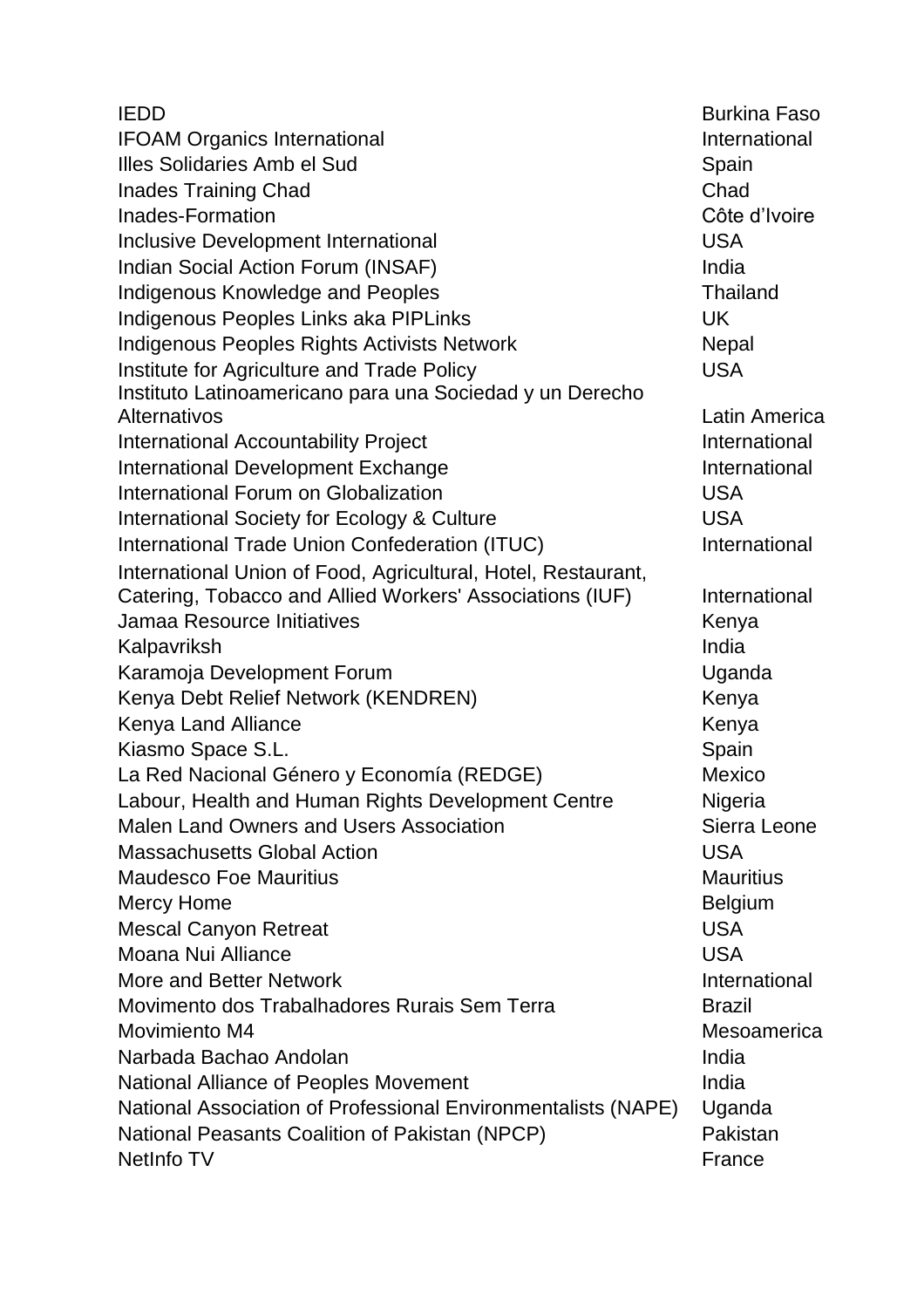Network for Environmental & Economic Responsibility Of United Church of Christ Christ Changes and Changes USA New Wind **Finland** Nicaragua Center for Community Action (NICCA) USA NU SIerra Leone Oakland Institute USA OFRANEH Honduras and the contract of the contract of the contract of the contract of the contract of the contract of the contract of the contract of the contract of the contract of the contract of the contract of the contr Organisation Nigérienne pour la Défense des Droits des Couches Vulnérables (ONDDCV) Niger **Our Water Commons USA** Pacific Network On Globalization (PANG) Fiji Pakistan Fisherfolk Forum **Pakistan** Pakistan Pan African Community Movement **Africa** Africa Partners for the Land & Agricultural Needs of Traditional Peoples (PLANT) USA Passionists International **International** International International People's Coalition on Food Sovereignty - Africa Africa Peopleriver UK PICOT Sierra Leone Plataforma Interamericana de Derechos Humanos, Democracia y Desarrollo (PIDHDD Regional) Latin America Platform Aarde Boer Consument Netherlands Polaris Institute Canada Pomio Potongpaga Group **Papua New Guinea** Popular Resistance USA Presbyterian Church USA PROSALUS Spain Public Services International **International** International Puvidham rural development trust India RACAP Sierra Leone Red de Ambientalistas Comunitarios de El Salvador (RACDES) El Salvador Red Mexicana de afectados por la Mineria (REMA) Mexico RedNNA Peru Renewable Energy and Rural Development Services Benin Réseau de Développement de l'Agriculture Durable (REDAD) Benin Responsible Investment at Harvard Coalition **Example 2018** USA Salvemos al Madidi **Republic of Korea** Sambhav Social Service Organization **India** SEARICE Philippines Second Chance Foundation NYC USA Servindi Peru SiLNoRF SiLNoRF Silno Sierra Leone Sira del Val Sarabia e controllato del sulla sulla sulla sulla sulla sulla sulla sulla sulla sulla sulla sulla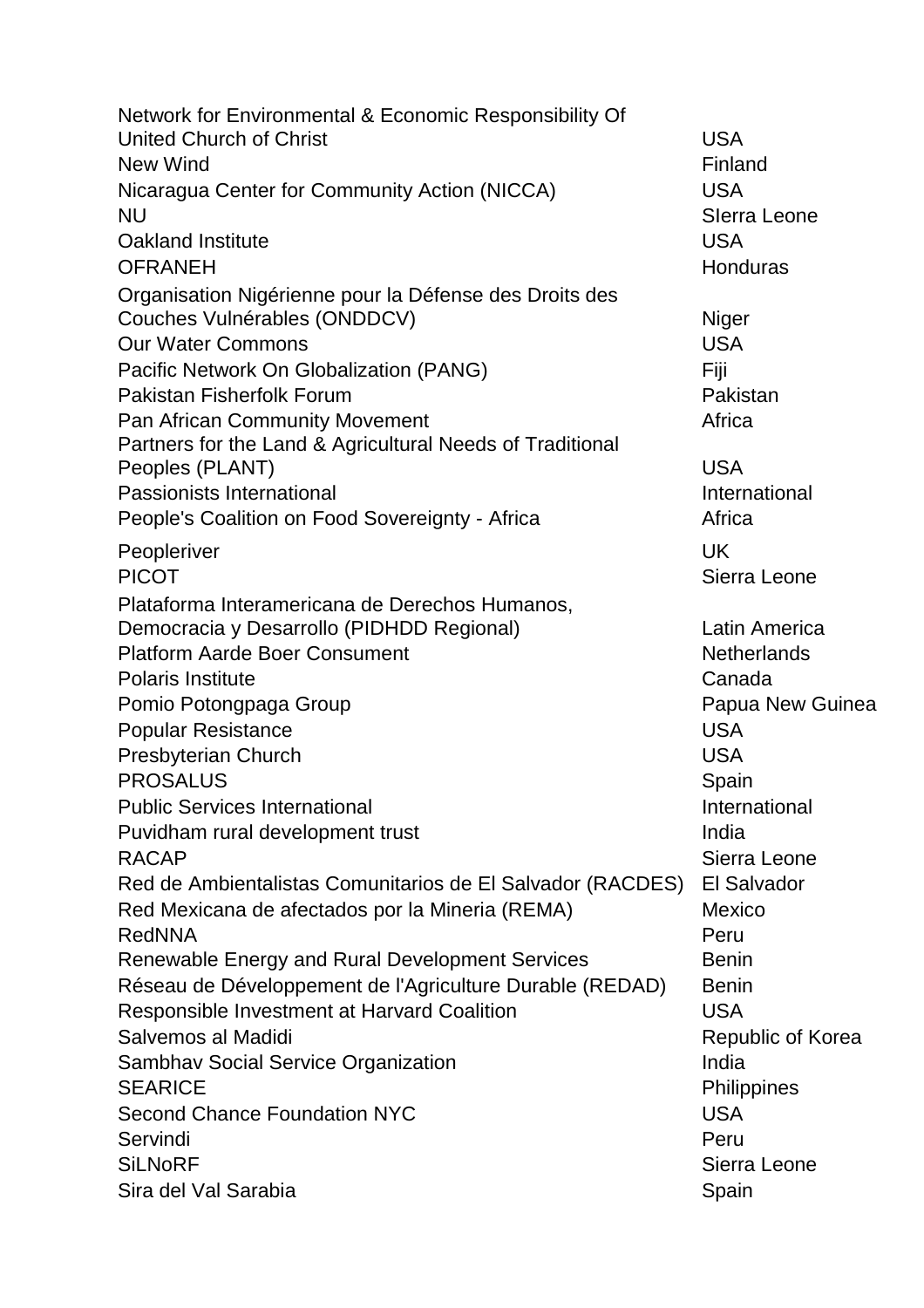SIADE SIADE SIADE SIERRE SIERRE SIERRE SIERRE SIERRE SIERRE SIERRE SIERRE SIERRE SIERRE SIERRE SIERRE SIERRE S Slow Food Burgos Spain Social Justice Connection / Connexion Justice Sociale Canada Sociedad española de Agricultura Ecológica / Sociedad Española de Agroecología (SEAE) Spain Society for International Development **International** Solidarity Movement for a New Ethiopia (SMNE) Ethiopia Solomon Islands Land Defence Alliance Solomon Islands SOS FAIM Belgium Spire Utviklingsfondets Ungdom Norway Struggle to Economize Future Environment (SEFE) Cameroon Synagri Tunisie Tunisie Tunisia Synergie Paysanne **Republic of Benin** Talking Drums **Sierra Leone** Terra Franca **Spain** Texas Drought Project **USA** The Corner House UK The Development Fund Norway THE MEAL, Un repas pour notre Avenir measured and Switzerland The Rules **International** Third World Network **International** Timberwatch **South Africa** South Africa Transnational Institute Transnational Institute Netherlands Turubu Ecoforestry **Papua New Guinea** Union Paysanne **Canada** UPHR Sierra Leone USS, Nilphamari Bangladesh Walking on the South (WOTS) **Italy** Italy **Our Water Commons USA** WhyHunger USA WoNES Sierra Leone Working Group Food Justice Netherlands World Family **UK** World Rural Forum and the contractional contractional contractional contractional Zimbabwe People's Land Rights Movement Zimbabwe

<sup>1</sup> *World Bank push for agribusiness in Africa*, Bretton Woods Observer 2013, http://www.brettonwoodsproject.org/2013/10/world-bank-push-agribusiness-africa/. 2 *Snapshot Background Note on Access to Seed*, *Snapshot Background Note on Access to Fertilizers, Snapshot Background* 

*Note on Access to Secure Property Rights on Land*, World Bank, 2014. <sup>3</sup> National Investment Commission, *The Investors' Guide to Liberia*, 2011, [http://www.nic.gov.lr/public/download/Liberia\\_Investors\\_Guide\\_2011.pdf.](http://www.nic.gov.lr/public/download/Liberia_Investors_Guide_2011.pdf)

<sup>4</sup> Daniel, S. and Mittal, A. *(Mis)investment in Agriculture. The role of the International Finance Corporation in Global Land Grabs*, Oakland Institute, 2010; Friends of the Earth International, *Land Grabs and human rights violations exposed in Liberia ahead of global development summit,* February 1st, 2013, http://www.foei.org/en/media/resources-forjournalists/sime-darby-and-landgrabs-in-liberia/land-grabs-and-human-rights-violations-exposed-in-liberia-ahead-of-globaldevelopment-summit.